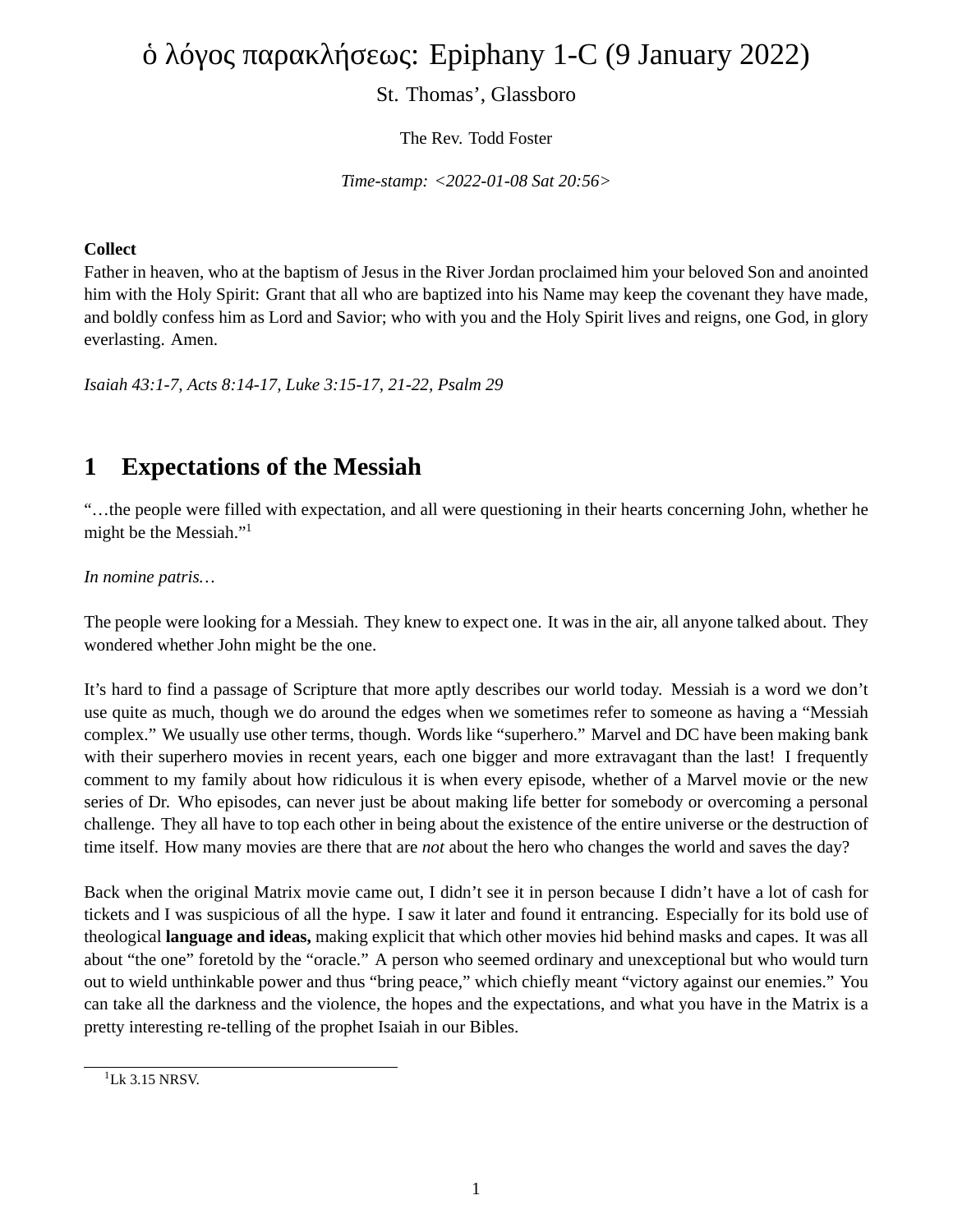Superhero movies continue to draw audiences like never before. And their boldness, their audacity in imagining these super-human people, has bled over into our life together in sports and politics and even church. We look for heroes, and when people are willing to put on that mantle, to wear the cape and the spandex, we as a society tend to be ready to embrace and celebrate that person, projecting all our own hopes and fears and insecurities onto them.

We, humankind, seem to have these broad, desperate needs that leave us vulnerable to believing the charlatans, the liars, the manipulators, if only they'll tell us what we want to hear. We hunger and thirst for resources, for power, for military supremacy, for security, for vindication and assurance that we are right. We as individuals hunger wealth, for security, and for respect, in hopes that those will make it possible to fulfill our even deeper needs for intimacy, for love and for approval.

### **2 Looking for the Messiah in the Desert**

In our Gospel reading today, the people coming to John were looking for all the same things. They were looking for a superhero! Because John was baptizing, we tend to pigeon-hole his listeners as "religious seekers." But there were no distinctions for John's audience between "religion" and "the state." The struggle of faith was the struggle of our God versus your gods. The Roman occupiers were a religious problem. And the hopes that the people had, based on a long line of prophets with Isaiah at the center, were hopes for freedom. There was a military solution to be had, and that solution would be achieved once the Messiah, that divine superhero that had been foretold, finally showed up and effected the end of Israel's oppression. Rebellions often began out in the desert. Here was John, building up a large following: maybe he would be the one!

### **3 John Adjusts Expectations**

John quickly tells the people, and tells them plainly, "No: you don't understand what's going on yet." John warns the people not to pin their hopes on him: the Messiah is going to be **so** much bigger and more powerful than he is that John won't even be worthy to act as the Messiah's valet! Not only will the Messiah be different and better than John, but his baptism, his induction into his community, will be vastly different as well. Because that baptism will be done not just with water, but with water and fire: with a whole different level of power.

In other words, this coming superhero is not just going to change the world. His work will be on a whole different magnitude, and it will be about changing *you.* The coming Messiah will drown you not just in water, but in the Holy Spirit: you will be immersed in God's Spirit and it will feel like fire. Fire, in John's little parable, is used to burn away the impurities, the dead-weight, the things that hold us back and distract us from the genuine work of God in our lives. It's the capes and the spandex and the pinning our hopes on someday, somewhere, someone, some achievement, some job, some bank balance, some retirement! The chaff is all the things that Israel thought a Messiah might be, hoped and dreamed a Messiah might be, the things **we** want the Messiah to be, but which God did not actually intend for Jesus to be. The fire that comes with baptism into Jesus the Christ, the Messiah, is a fire that hurts, but leaves behind something clean, pure, ready to encounter God.